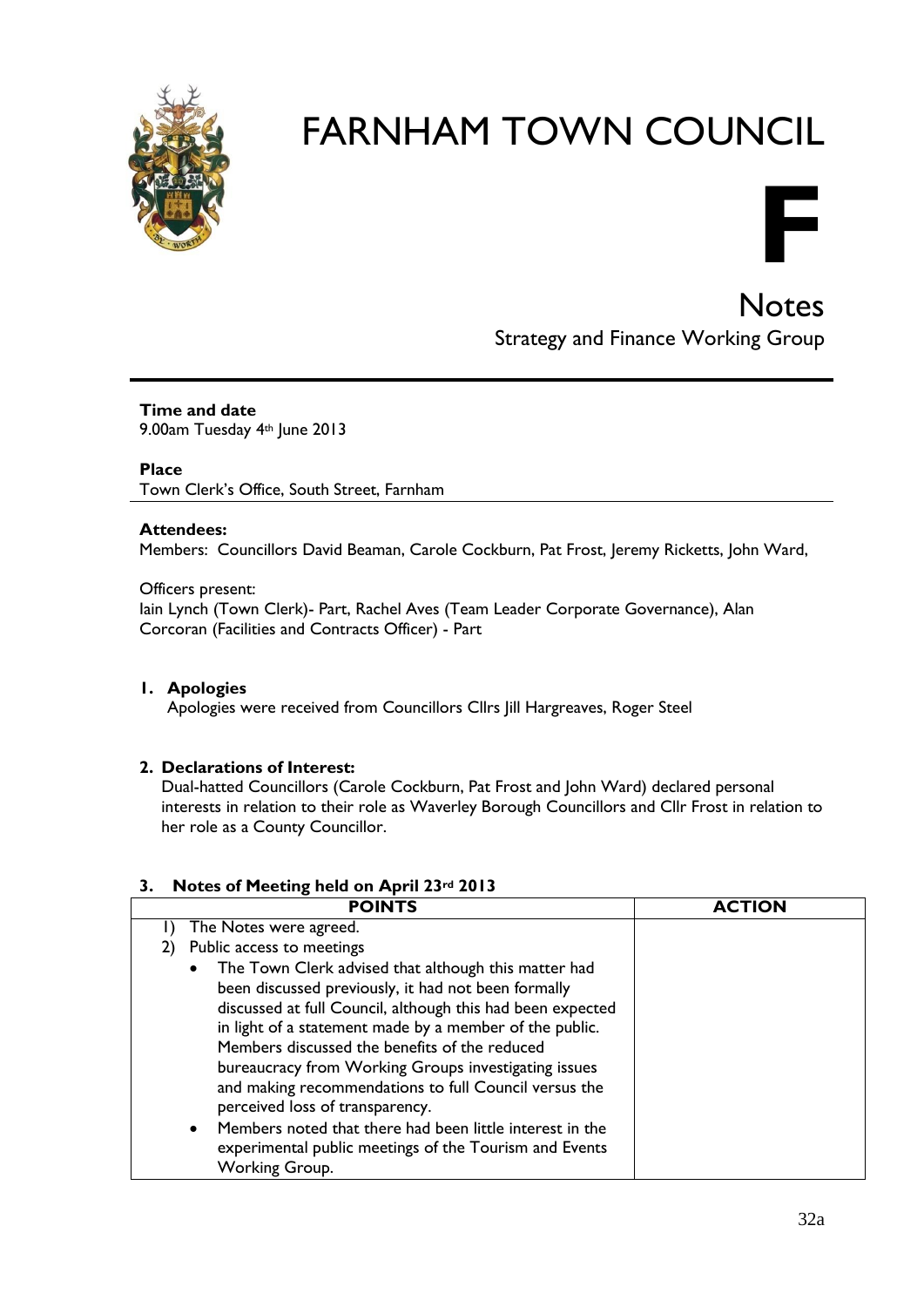| $\bullet$<br>$\bullet$ | Members reviewed the benefits and dis-benefits of making<br>the Planning and Licensing Consultative Group to the<br>Public and were concerned about the extra staff resources<br>required for fortnightly evening meetings when decisions<br>were made by the Local Planning Authority.<br>Members agreed to endorse the earlier recommendation<br>to Full Council that the Council revert to the previous<br>practice of Working Group Meetings being informal light<br>touch meetings that make recommendations to full | <b>Recommendation to</b><br>Council:<br>That the Council reverts<br>to its previous policy of<br>not holding Working<br><b>Group Meetings in Public,</b><br>and that decisions<br>continue to be made at<br><b>Full Council.</b> |
|------------------------|---------------------------------------------------------------------------------------------------------------------------------------------------------------------------------------------------------------------------------------------------------------------------------------------------------------------------------------------------------------------------------------------------------------------------------------------------------------------------------------------------------------------------|----------------------------------------------------------------------------------------------------------------------------------------------------------------------------------------------------------------------------------|
|                        | council.                                                                                                                                                                                                                                                                                                                                                                                                                                                                                                                  |                                                                                                                                                                                                                                  |

#### **4. Finance**

| <b>POINTS</b>                                                                                                                                                                                                                                                                                                                                                                                                                                                                                                                                                                                                                                                                                                                                                                                                                                                                                                                                                                                                                              | <b>ACTION</b>                                         |
|--------------------------------------------------------------------------------------------------------------------------------------------------------------------------------------------------------------------------------------------------------------------------------------------------------------------------------------------------------------------------------------------------------------------------------------------------------------------------------------------------------------------------------------------------------------------------------------------------------------------------------------------------------------------------------------------------------------------------------------------------------------------------------------------------------------------------------------------------------------------------------------------------------------------------------------------------------------------------------------------------------------------------------------------|-------------------------------------------------------|
| Members received the following documents (which had<br>$\mathbf{I}$<br>been circulated in hard copy to all councillors) in relation<br>to the end of year accounts in preparation for Audit.<br>A list of variances against revised budget.<br>A copy of the Summary Outturn by Working<br>$\bullet$<br>Group showing the percentage variations against<br>budget<br>The Bank Reconciliation as at 31 <sup>st</sup> March 2013<br>$\bullet$<br>The Trial Balance 2012/13<br>$\bullet$<br>A list of reserves at 31 <sup>st</sup> March 2013<br>$\bullet$<br>The revised Asset Register as at 31 <sup>st</sup> March 2013<br>The end of year Internal Audit letter 2012/13 and<br>Officers' response<br>A copy of the External Auditor's Intermediate<br>Audit Questionnaire for 2012/13<br>A copy of the Draft Annual Return and<br>Governance Statement for 2012/13                                                                                                                                                                        |                                                       |
| 2) The Town Clerk went through each of the appendices in<br>detail.<br>Members noted the decimal point error that had<br>been identified in relation to the 2011/12 financial<br>year, and that although this made no difference to the<br>total expenditure, there was a difference in relation<br>to the amount split between staffing costs and other<br>expenditure.<br>Members noted that this was clearly explained in the<br>$\bullet$<br>list of variances for submission to the External<br>Auditor and that the Annual Return figures were not<br>being restated.<br>Members noted that one of the anomalies identified<br>as a result of the change to the RBS finance system<br>had led to the restating of the surplus for 2011/12<br>from £22,770 to £27,808.<br>Members noted that the bank charges had increased<br>$\bullet$<br>again during 2012/13 and agreed that a retender<br>should take place in 2013/14.<br>Members agreed that the overall outturn for 2013/14<br>at 95.4% of budget and 103.4% of income was an | Town Clerk to retender<br>Banking contract in 2013/14 |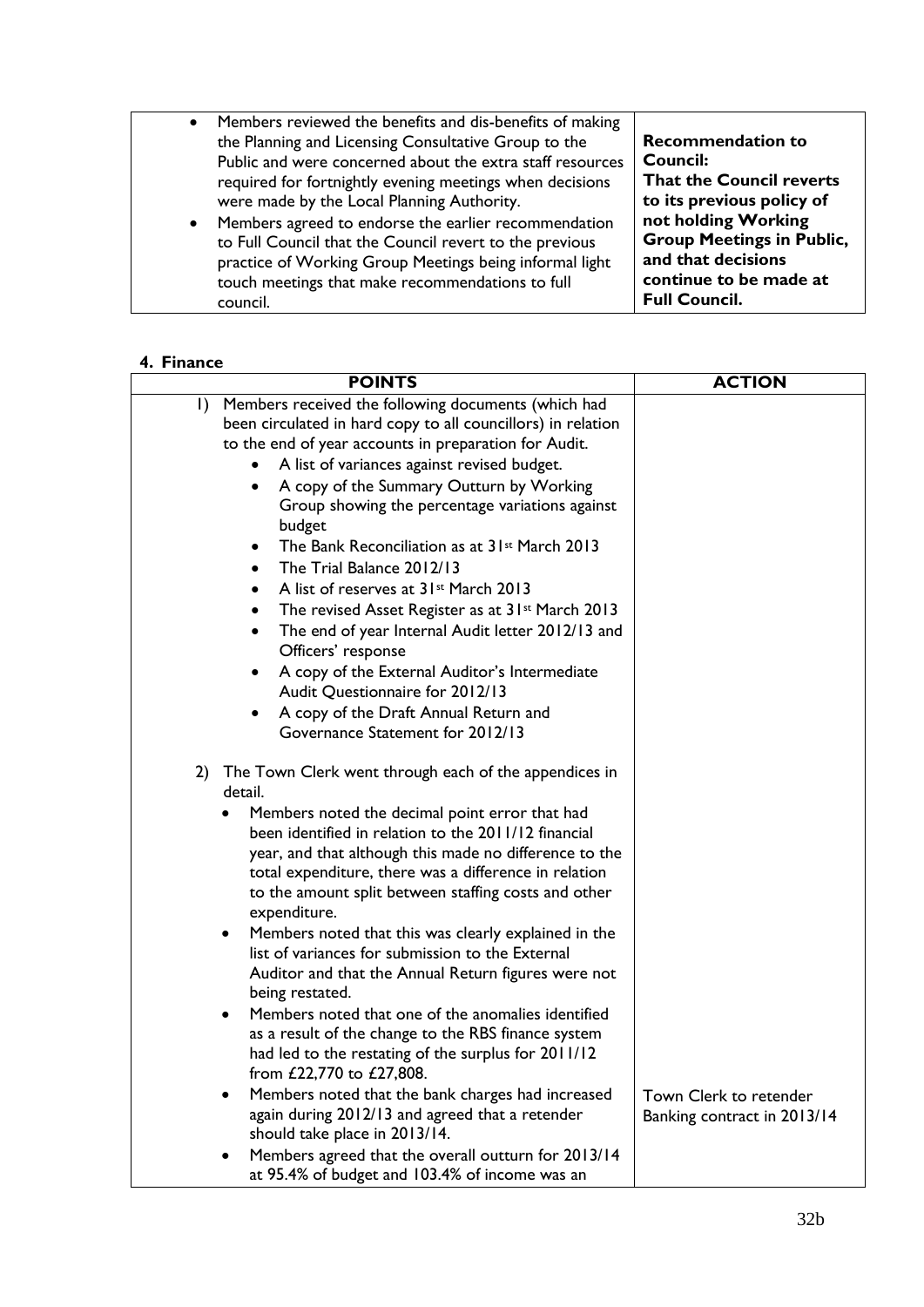| excellent result and that the surplus achieved would<br>be very beneficial with the proposed capital<br>expenditure on the Cemeteries, Council Offices and<br>Wrecclesham Community Centre in 2013/14.<br>Members noted that there was significant uncertainty<br>$\bullet$<br>over funding beyond 2013/14 with Waverley stating it<br>would not pass on the Government's Localisation of<br>Council Tax Support Funding in 2014/15, and the<br>potential loss of income if a new Parish Council were                                                                                                                                                                                                                                                                                                                                                                                                                               | Working groups to review<br>earmarked reserves when<br>considering the Revised<br>Budget.                                                                                                                                                                                                                                                                                                                                                                                    |
|-------------------------------------------------------------------------------------------------------------------------------------------------------------------------------------------------------------------------------------------------------------------------------------------------------------------------------------------------------------------------------------------------------------------------------------------------------------------------------------------------------------------------------------------------------------------------------------------------------------------------------------------------------------------------------------------------------------------------------------------------------------------------------------------------------------------------------------------------------------------------------------------------------------------------------------|------------------------------------------------------------------------------------------------------------------------------------------------------------------------------------------------------------------------------------------------------------------------------------------------------------------------------------------------------------------------------------------------------------------------------------------------------------------------------|
| created in Rowledge.<br>Members discussed Asset register, and the allocated<br>$\bullet$<br>reserves in detail, and it was noted that these are<br>subject to an annual review. It was suggested that the<br>Working groups review their earmarked reserves at<br>revised budget stage.<br>Members noted the good progress made in dealing<br>$\bullet$<br>with outstanding debtors and noted that discussions<br>were ongoing with Surrey County Council in relation                                                                                                                                                                                                                                                                                                                                                                                                                                                               | Town Clerk to continue to<br>seek full cost recovery in<br>Lease for Library Gardens and<br>report on progress to next<br><b>Strategy and Finance Working</b><br>Group                                                                                                                                                                                                                                                                                                       |
| to the Library Gardens. Members reiterated the<br>Council's previous position that the Town Council<br>should not be subsidising the County Council in the<br>maintenance of its asset, and would prefer to hand<br>back the Lease for the Library Gardens' and the<br>maintenance responsibility to Surrey if costs were not<br>covered.<br>Members welcomed the Internal Auditor's report and<br>٠<br>that an unqualified report was proposed<br>Members considered the advice on opting to tax the<br>٠<br>Cemetery Chapels (subject to further advice from<br>HMRC) and the Wrecclesham Community Centre in<br>view of the forthcoming works taking the Council<br>beyond the Tax Exempt levels, and agreed to<br>recommend to Council that the Council Opts to Tax.<br>Members also agreed to recommend that the impact<br>for the Wrecclesham Community Centre Trustees as<br>a result (VAT on the rental due to the Council) | <b>Recommendation to</b><br>Council: I) to welcome<br><b>Internal Auditor's Report;</b><br>2) that the Council Opts<br>to Tax the Wrecclesham<br><b>Community Centre and</b><br>the Cemetery Chapels<br>(subject to further advice<br>from HMRC) in view of<br>the financial benefit of so<br>doing; and 3) the Council<br>offsets the impact of the<br>change for the<br><b>Wrecclesham Community</b><br><b>Centre Trustees during</b><br>the transition to a new<br>Lease. |
| should be offset in some way during the transition<br>period of a new lease agreement.<br>3) The Strategy and Finance Working group recommended<br>the Annual Return and associated papers in relation to<br>the 2012/13 Outturn to Council for adoption and<br>submission to the External Auditor.                                                                                                                                                                                                                                                                                                                                                                                                                                                                                                                                                                                                                                 | <b>Recommendation to</b><br><b>Council: To approve the</b><br><b>Annual Return and</b><br>associated papers for<br>submission to the External<br>Auditor.                                                                                                                                                                                                                                                                                                                    |

## **5. Town Clerk Update**

| <b>POINTS</b>                                           | <b>ACTION</b> |
|---------------------------------------------------------|---------------|
| The Town Clerk updated members on a number of matters   |               |
| including:                                              |               |
| a. A cemetery matter.                                   |               |
| b. The decision of the Freedom of Information           |               |
| <b>Commissioner</b> to Uphold the Council's decision to |               |
| withhold personal data under section 40 (2) of the FOI  |               |
| Act.                                                    |               |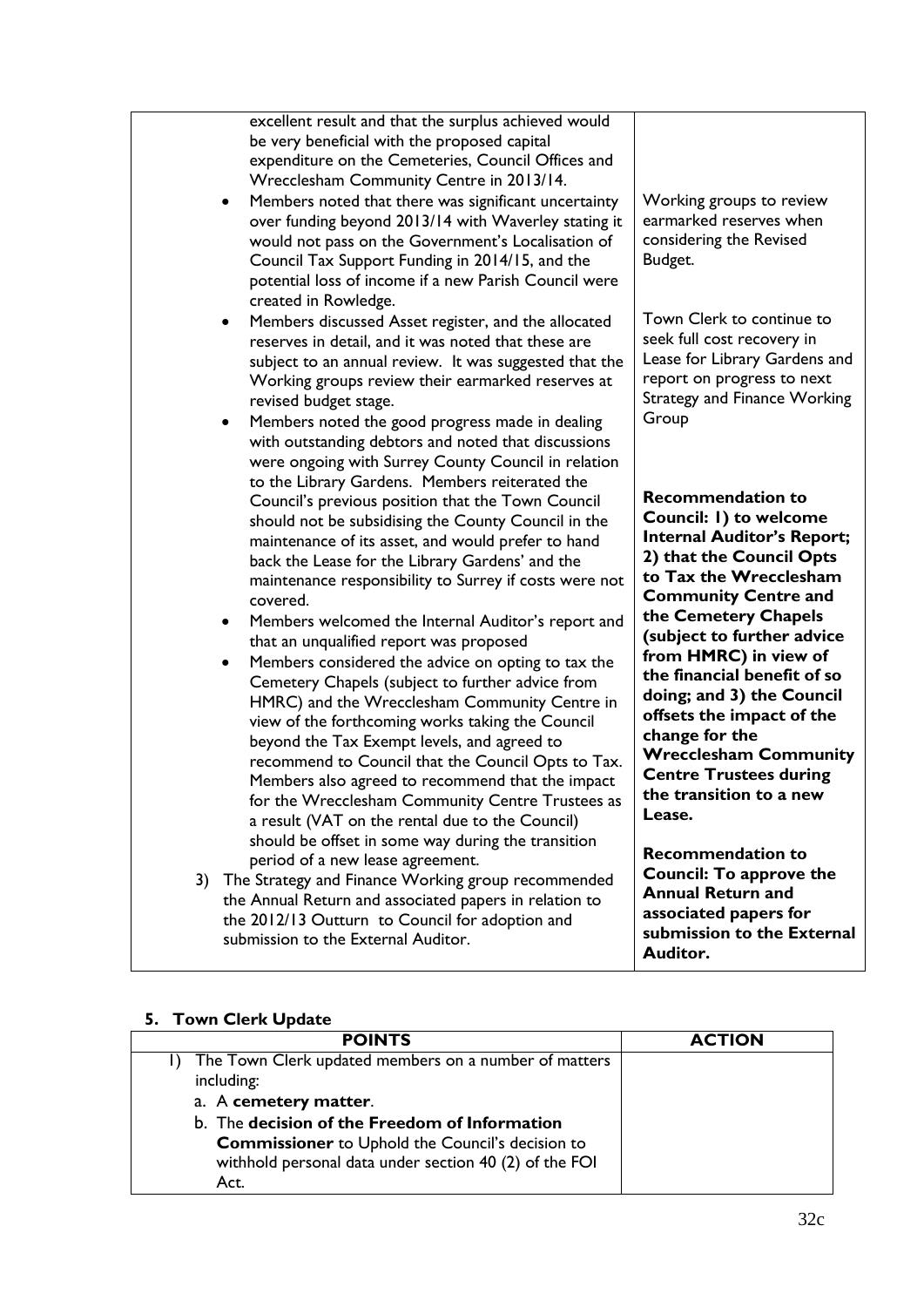| c. Issues arising from the Surrey ALC AGM including      |
|----------------------------------------------------------|
| the completion of the creation of the Surrey Association |
| of Local Councils.                                       |

- d. **The Surrey Localism Officer**, which for the Waverley area was now awaiting a decision at the July meeting of the Local Committee.
- e. **Assets of Community Value.** Members noted 1) Waverley's decision in relation to the Redgrave submitted by the Farnham Theatre Association; 2) that an application was being submitted by the Farnham Buildings Preservation Trust in relation to Brightwells and associated land; 3) that an application had been received by the Council in relation to the Rowledge Village Hall; and 4) considered whether the Library Gardens should be listed as an asset of Community Value. Members agreed to recommend to Council that a submission should go to Waverley proposing that the Rowledge Village Hall and the Farnham Library Gardens should be listed as Assets of Community Value.
- f. **Consulations.** Members noted that responses had been submitted to Waverley in relation to the Rowledge Governance Review and to Surrey in relation to the Surrey Future – Infrastructure document. Members noted that a response were to be prepared in relation to the Surrey Future Rail Strategy and the Rushmoor Statement of Community Involvement
- g. **Alleged Public Footpath in Crondall.** A letter had been received by Surrey County Council over an alleged Public Footpath from Crandall Lane to the Field exit on Footpath 7 (CP554). Members agreed that a Public Footpath had existed in this area for decades and recommended the Council write to Surrey CC confirming that a footpath had existed.
- h. Members noted that a **non-partisan Petition Group** had been created as an off-shoot of the Farnham Society to petition the Queen for the separation of Farnham from Waverley. Members were concerned about the impact fragmentation would have on service provision and local residents, recognising that the existing Town Council was considered too small an area to be its own Unitary authority. Members considered that more efforts should be being made in creating better cooperation between different tiers of local government and with other partners such as GP Commissioning Groups. Members valued the contributions received from all sections of the community in developing the Neighbourhood Plan, and would wish to work with all sections of the community in future. Members felt that it was not sensible at this stage to pull away from what should be a working structure, and agreed to recommend to Council that Farnham Town Council did not support Farnham breaking away from Waverley in the same way as it did not support Rowledge, breaking away from Farnham.

**Recommendation to Council: That the Rowledge Village Hall and Farnham Library Gardens be nominated to Waverley for listing as Assets of Community Value**

**Town Clerk to respond in association with Infrastructure Planning Group and Lead Member of the Planning and Licensing Consultative Group**

**Recommendation to Council: That the Town Clerk write to Surrey County Council confirming that a Public Footpath had existed for decades from Crondall Lane to the Field Exit on Footpath 7 (CP554)**

**Recommendation to Council:**

- **1. That the Town Council favours closer working at all levels and is against**
- **fragmentation; 2. Farnham Town Council is against Farnham**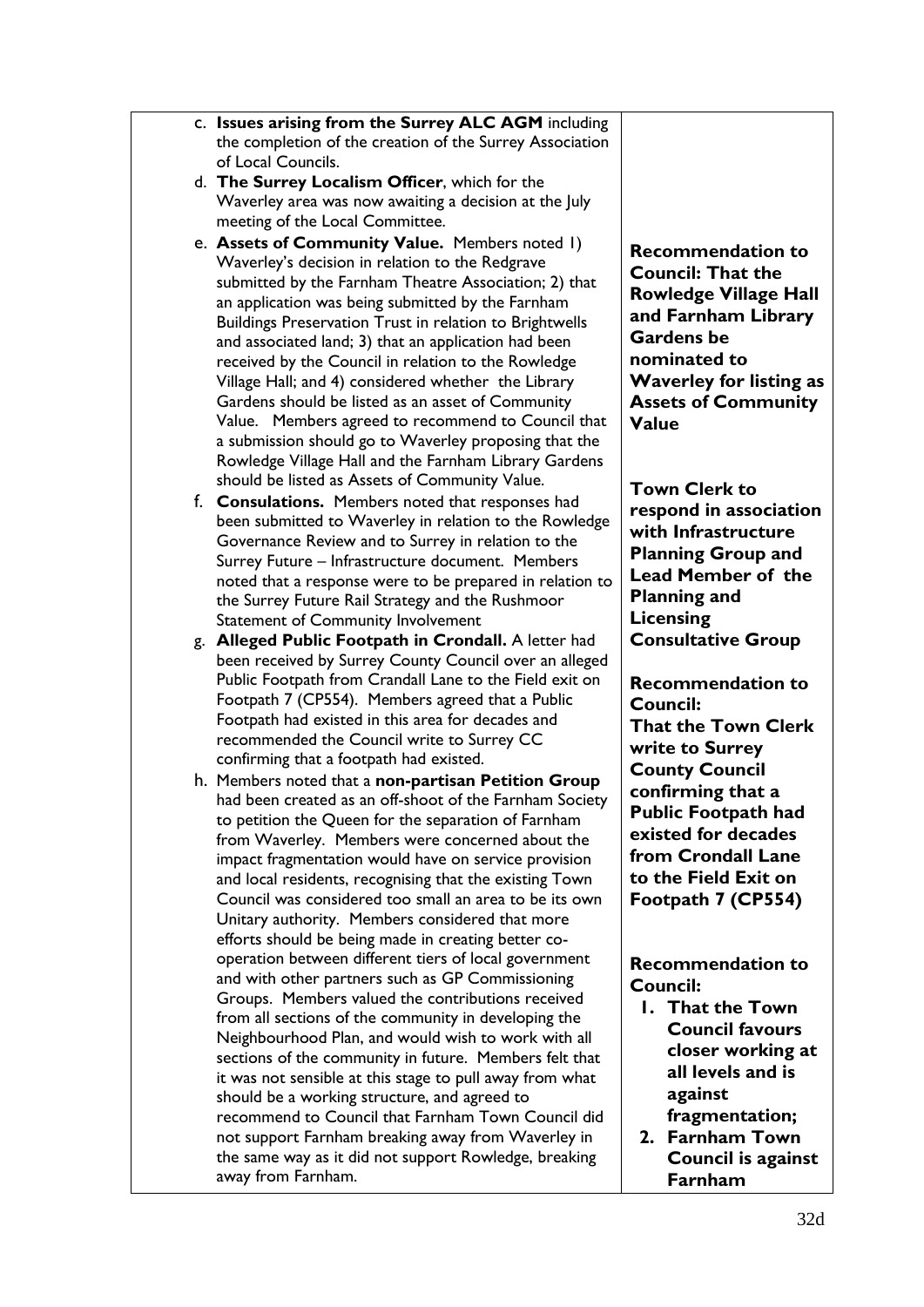| breaking away     |
|-------------------|
|                   |
| from Waverley     |
| and is against    |
| Rowledge          |
| breaking away     |
| from Farnham as   |
| neither is in the |
|                   |
| best interests of |
| its residents.    |
|                   |
|                   |

## **6. Staffing Matters**

| <b>POINTS</b>                                                     | <b>ACTION</b>             |
|-------------------------------------------------------------------|---------------------------|
| The Town Clerk presented a report by Mr Steve Vale. He            | <b>Recommendation to</b>  |
| advised members that this represented a tidying up exercise to    | <b>Council: That the</b>  |
| reflect how the council was operating following the full staffing | proposals set out in      |
| review conducted in 2010 and implemented in 2011. The             | <b>Exempt Annex I to</b>  |
| review proposed slightly amending the Farnham Pay Scales to       | rationalise the Staffing  |
| bring more consistency and confirmed the level of                 | Structure in light of the |
| responsibility payments for a Supervisor. Members agreed the      | report by Steve Vale be   |
| recommendations for adoption by Council.                          | agreed                    |

The Town Clerk left at this point. Alan Corcoran (Contracts and Facilities Officer arrived at this point).

| 7. Contracts Update                                                                                                                                                                                                                                                                                                                                                                                                                                                                                                                                                                                                                                                                                                                                                                                                                                                                                                           |                                                                                                                                                                                                |
|-------------------------------------------------------------------------------------------------------------------------------------------------------------------------------------------------------------------------------------------------------------------------------------------------------------------------------------------------------------------------------------------------------------------------------------------------------------------------------------------------------------------------------------------------------------------------------------------------------------------------------------------------------------------------------------------------------------------------------------------------------------------------------------------------------------------------------------------------------------------------------------------------------------------------------|------------------------------------------------------------------------------------------------------------------------------------------------------------------------------------------------|
| <b>POINTS</b>                                                                                                                                                                                                                                                                                                                                                                                                                                                                                                                                                                                                                                                                                                                                                                                                                                                                                                                 | <b>ACTION</b>                                                                                                                                                                                  |
| I) Offices<br>The Contracts and Facilities Officer updated on the progress of the<br>refurbishment of the Town Council offices. Members were advised<br>that it was intended to have tenders for the work available for the<br>July meeting of full Council.                                                                                                                                                                                                                                                                                                                                                                                                                                                                                                                                                                                                                                                                  | <b>Contracts and Facilities</b><br>Officer to prepare a<br>tender report for the<br>July meeting.                                                                                              |
| Cllr Frost enquired as to the intended start date, to which AC<br>advised was hoped/anticipated to be August 2013.                                                                                                                                                                                                                                                                                                                                                                                                                                                                                                                                                                                                                                                                                                                                                                                                            |                                                                                                                                                                                                |
| 2) Chamber Furniture<br>The Contracts and Facilities Officer advised members that he was in<br>contact with a company in relation to some Oak Tables for the<br>Chamber. Members discussed the possible high cost of replacing the<br>current furniture but agreed that the current furniture had been in<br>place since the 1980's and was not effective for the current uses as<br>a result of health and safety and storage issues and the fact that<br>some parts are broken. Members agreed that new furniture would<br>be an investment that would be expected to last a comparable<br>amount of time.<br>Cllr Frost asked if it would be possible for the tables to be coated<br>with a protection to stop marking from cups, glasses and scratches.<br>AC confirmed that this should be possible and that he would<br>enquire with suppliers.<br>Members noted that they would like to see similar tables in use at a | <b>Contracts and Facilities</b><br>Officer to report back to<br><b>Strategy and Finance</b><br>Working Group with full<br>costs and information<br>about seeing the proposed<br>tables in use. |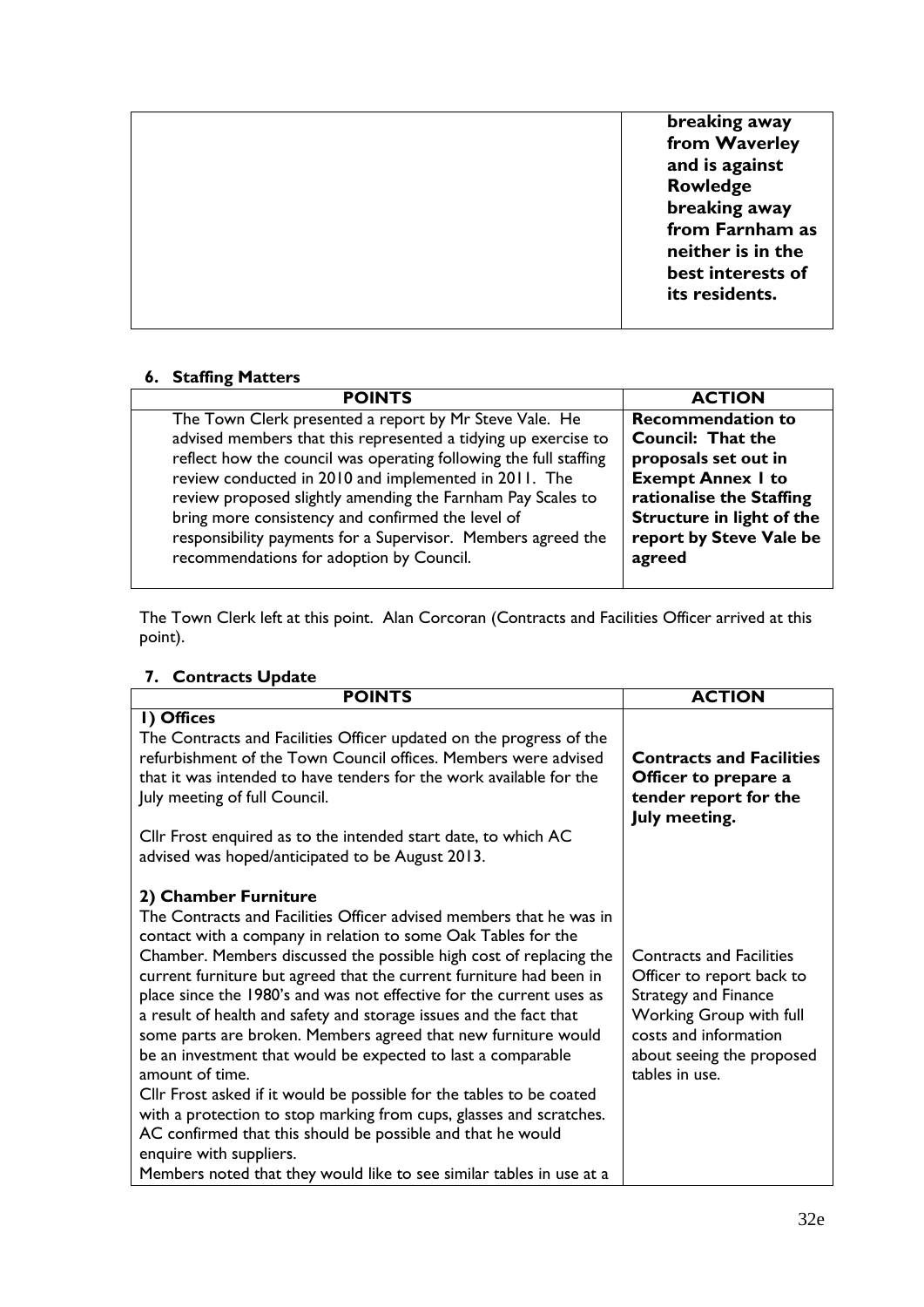| location before the Council committed to any purchase.                                                                                                                                                                                                                                                                                                                                                                                                                                                                                                                                                                                                                                      |  |
|---------------------------------------------------------------------------------------------------------------------------------------------------------------------------------------------------------------------------------------------------------------------------------------------------------------------------------------------------------------------------------------------------------------------------------------------------------------------------------------------------------------------------------------------------------------------------------------------------------------------------------------------------------------------------------------------|--|
| 3) Cemetery Chapels (Hale and Green Lane)<br>Members noted progress of the cemetery chapels' projects. AC<br>advised that Green Lane was progressing, as reported to<br>Cemeteries and Appeals Working Group on 23rd May; and that the<br>Council's surveyors had been instructed to provide the Council<br>with the costs associated with repairing both of the Chapel roofs at<br>Hale Cemetery, further to a complaint of criminal damage and<br>further deterioration of the structures. Members were advised that<br>Hale Cemetery chapels are also being considered for possible<br>storage, once Green Lane is no longer available as this is currently<br>used for general storage. |  |

## **8. Town Council Website**

| <b>POINTS</b>                                                                                                                                                        | <b>ACTION</b>                                                                                                               |
|----------------------------------------------------------------------------------------------------------------------------------------------------------------------|-----------------------------------------------------------------------------------------------------------------------------|
| 1) The report at appendix K was introduced. Members agreed<br>that the website could be difficult to use and was in need of<br>reorganisation and possibly redesign. | Officers progress with the<br>Website project, seeking                                                                      |
| Members agreed that a Residents Focus Group would be<br>2)<br>beneficial and requested further reports as the project<br>progressed.                                 | views of local residents,<br>and businesses reporting<br>back to members through<br>Strategy and Finance as<br>appropriate. |

## **9. Grant Application**

|    | <b>POINTS</b>                                                                                                                                                                                                                            | <b>ACTION</b>                                                                                 |
|----|------------------------------------------------------------------------------------------------------------------------------------------------------------------------------------------------------------------------------------------|-----------------------------------------------------------------------------------------------|
|    | Members reviewed the email from the South West Surrey<br>Voluntary Action, in relation to their grant application,<br>further to a request by members for more information<br>before deciding whether or not to grant funds for 2013/14. |                                                                                               |
|    | 2) Members discussed the work undertaken in Farnham by<br>SWSVA and felt that benefit to the community and people<br>of Farnham did not appear sufficient to justify the level of<br>funding requested.                                  |                                                                                               |
| 3) | It was agreed to recommend that Council declines the<br>application on the grounds that there was insufficient<br>evidence of the benefit to the people of Farnham.                                                                      | <b>Recommendation to</b><br><b>Council: That the</b><br>application from South                |
| 4) | Members noted that SWSVA may wish to compile evidence<br>of the work undertaken specifically in Farnham, for an<br>application in 2014/15.                                                                                               | <b>West Surrey Voluntary</b><br><b>Action for Grant</b><br>Support in 2013/14 be<br>declined. |

Cllr Frost left at this point.

The Town Clerk returned at this point